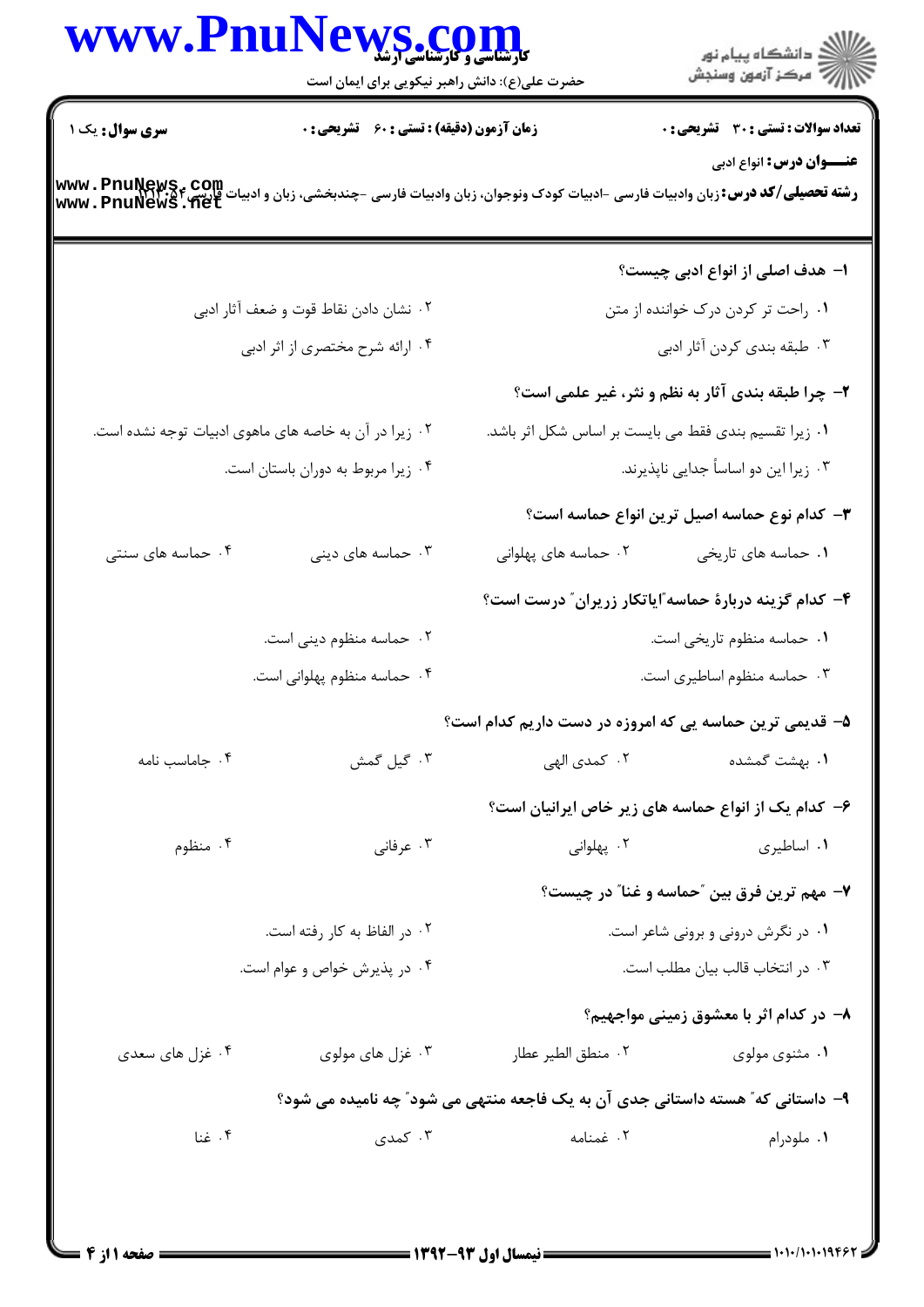|                                                                                                                                      | WWW.PnuNews.com<br>حضرت علی(ع): دانش راهبر نیکویی برای ایمان است                            |                                                                                  | ِ<br>∭ دانشڪاه پيام نور<br>∭ مرڪز آزمون وسنڊش         |
|--------------------------------------------------------------------------------------------------------------------------------------|---------------------------------------------------------------------------------------------|----------------------------------------------------------------------------------|-------------------------------------------------------|
| سری سوال: ۱ یک                                                                                                                       | <b>زمان آزمون (دقیقه) : تستی : 60 ٪ تشریحی : 0</b>                                          |                                                                                  | تعداد سوالات : تستى : 30 ٪ تشريحي : 0                 |
| رشته تحصیلی/کد درس: زبان وادبیات فارسی -ادبیات کودک ونوجوان، زبان وادبیات فارسی -چندبخشی، زبان و ادبیات فارسی<br>www . PnuNews . net |                                                                                             |                                                                                  | <b>عنـــوان درس:</b> انواع ادبي                       |
|                                                                                                                                      | ۱۰- ارسطو در تراژدی شش عامل را تشخیص داده است در کدام گزینه یکی از این شش عامل ذکر شده است؟ |                                                                                  |                                                       |
| ۰۴ آواز کر                                                                                                                           | ۰۳ موضوع                                                                                    | ۰۲ مکان                                                                          | ۰۱ زمان                                               |
|                                                                                                                                      |                                                                                             | 11– به نظر "دیچز" نزدیک ترین نوع به رمان امروز در میان انواع ادبی جهان کدام است؟ |                                                       |
| ۰۴ تراژدی                                                                                                                            | ۰۳ غنا                                                                                      | ۰۲ سوگنامه                                                                       | ۰۱ حماسه                                              |
|                                                                                                                                      |                                                                                             |                                                                                  | 12- کدام نوع ادبی فارسی از انواع هجو محسوب می شود؟    |
| ۰۴ واسوخت                                                                                                                            | ۰۳ شهر آشوب                                                                                 | ۲. مسمط                                                                          | ۰۱ مثنوی                                              |
|                                                                                                                                      |                                                                                             |                                                                                  | ۱۳– در کدام نوع رمان ِ تکیه بر انگیزه انجام عمل است؟  |
| ۰۴ رمان حوادث                                                                                                                        | ۰۳ رمان انديشه                                                                              | ۰۲ رمان شخصیت                                                                    | ۰۱ رمان نامه یی                                       |
|                                                                                                                                      |                                                                                             | ۱۴- "ترتیب حوادث بر حسب روابط علت و معلولی" در داستان چه نام دارد؟               |                                                       |
| ۰۴ زمینه                                                                                                                             | ۰۳ هسته داستان                                                                              | ۰۲ لحن                                                                           | ۰۱ فضا و جو                                           |
|                                                                                                                                      |                                                                                             |                                                                                  | ۱۵– کدام گزینه درخصوص داستان کوتاه درست است؟          |
|                                                                                                                                      | ٠١ در داستان كوتاه تعداد شخصيت ها معدود است.                                                |                                                                                  |                                                       |
|                                                                                                                                      | ۰۲ کوتاهی داستان کوتاه حد مشخصی دارد.                                                       |                                                                                  |                                                       |
|                                                                                                                                      |                                                                                             | ۰۳ در داستان کوتاه به امور جزیی در تکامل شخصیت ها پرداخته می شود.                |                                                       |
|                                                                                                                                      |                                                                                             | ۰۴ در داستان کوتاه گفتارهای بی مخاطب فراوان وجود دارد.                           |                                                       |
|                                                                                                                                      |                                                                                             | ۱۶– داستان، در ایران برای نخستین بار با نگارش کدام اثر رواج یافت؟                |                                                       |
| ۰۴ مدیر مدرسه                                                                                                                        | ۰۳ تهران مخوف                                                                               | ۰۲ بوف کور                                                                       | ۰۱ یکی بود یکی نبود                                   |
|                                                                                                                                      |                                                                                             | ۱۷– نخستین داستان بزرگ منظوم عرفانی که از شیوهٔ تمثیلی بهره برده کدام است؟       |                                                       |
| ۰۴ منطق الطير                                                                                                                        | ۰۳ خسرو و شیرین                                                                             | ۰۲ ویس ورامین                                                                    | ۰۱ ورقه وگلشاه                                        |
|                                                                                                                                      |                                                                                             |                                                                                  | ۱۸– ″کلیله ودمنه″در زمره کدام یک از انواع داستان است؟ |
|                                                                                                                                      | ۰۲ داستان های وهمی و جادویی                                                                 |                                                                                  | ۰۱ داستان های سرگرم کننده                             |
|                                                                                                                                      | ۰۴ داستان تمثیلی                                                                            |                                                                                  | ۰۳ داستان رمزی                                        |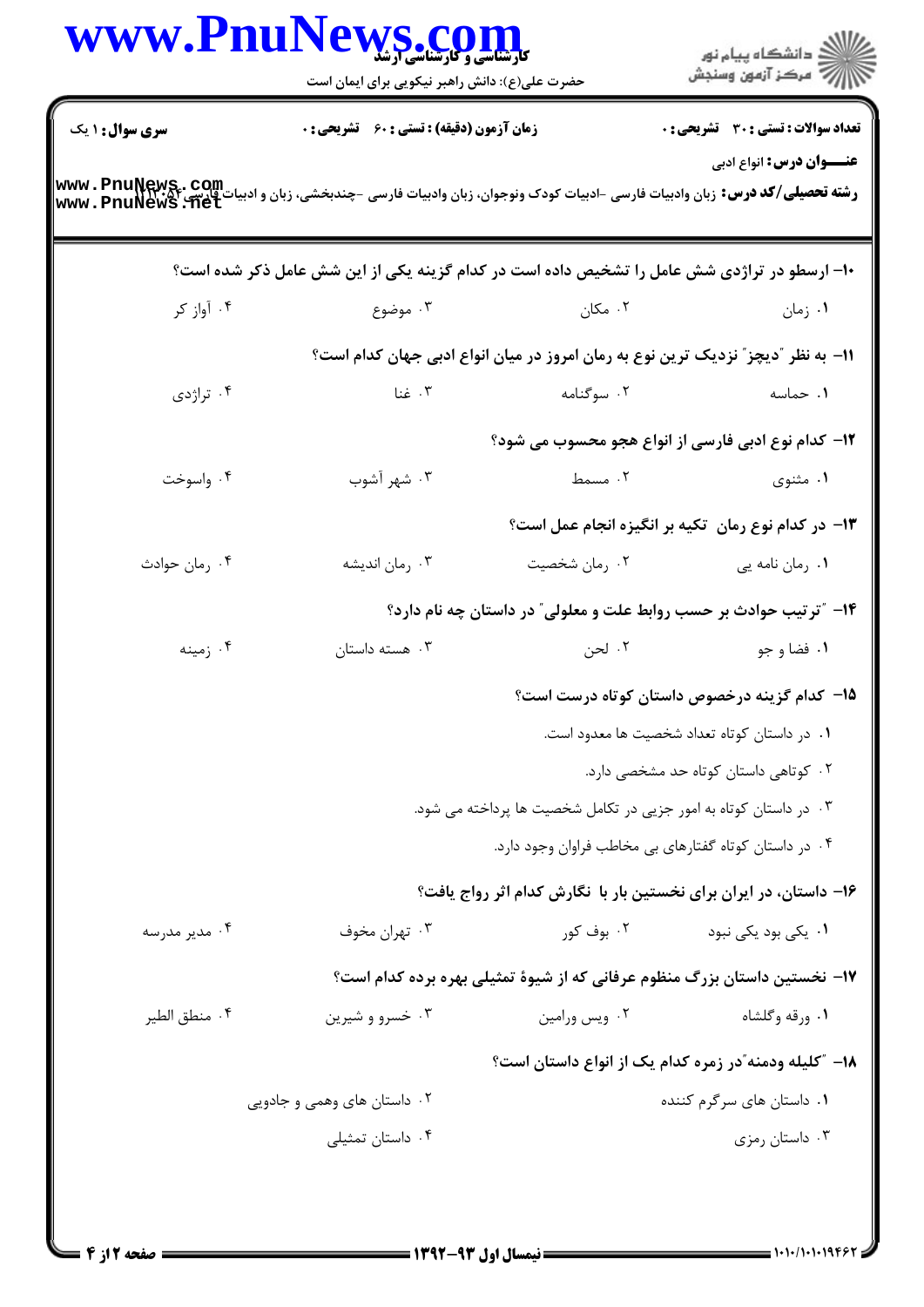|                                                                                                                                             | WWW.PnuNews.com<br>حضرت علی(ع): دانش راهبر نیکویی برای ایمان است<br><b>زمان آزمون (دقیقه) : تستی : 60 ٪ تشریحی : 0</b> |                                                                                                                                   | ر دانشگاه پيام نور<br>ا∛هرکز آزمون وسنجش<br><b>تعداد سوالات : تستی : 30 ٪ تشریحی : 0</b>                                |
|---------------------------------------------------------------------------------------------------------------------------------------------|------------------------------------------------------------------------------------------------------------------------|-----------------------------------------------------------------------------------------------------------------------------------|-------------------------------------------------------------------------------------------------------------------------|
| <b>سری سوال : ۱ یک</b>                                                                                                                      |                                                                                                                        |                                                                                                                                   |                                                                                                                         |
| <b>رشته تحصیلی/کد درس:</b> زبان وادبیات فارسی -ادبیات کودک ونوجوان، زبان وادبیات فارسی -چندبخشی، زبان و ادبیات فارسی<br>www . PnuNews . net |                                                                                                                        |                                                                                                                                   | <b>عنـــوان درس:</b> انواع ادبي                                                                                         |
|                                                                                                                                             |                                                                                                                        |                                                                                                                                   | ۱۹- مرثیه از نظر ماهیت جزو کدام نوع از ادب است؟                                                                         |
| ۰۴ غنایی                                                                                                                                    | ۰۳ نمایشی                                                                                                              |                                                                                                                                   | <b>۱.</b> حماسی سه سه ۲. تراژدی                                                                                         |
|                                                                                                                                             |                                                                                                                        |                                                                                                                                   | ۲۰– ژرف ساخت مناظره در کدام نوع ادب نهفته است؟                                                                          |
| ۰۴ حماسه                                                                                                                                    | ۰۳ هجو                                                                                                                 | ۰۲ کمدی                                                                                                                           | ۰۱ ملودرام                                                                                                              |
|                                                                                                                                             |                                                                                                                        |                                                                                                                                   | <b>۲۱</b> - نخستین و بیشترین حبسیه ها در دیوان کدام شاعر دیده می شود؟                                                   |
| ۰۴ ناصر خسرو                                                                                                                                | ۰۳ ملک الشعرا                                                                                                          | ۰۲ مسعود سعد سلمان                                                                                                                | ۰۱ خاقانی                                                                                                               |
|                                                                                                                                             |                                                                                                                        |                                                                                                                                   | ۲۲– مزامیر داود به عنوان کدام نوع ادبی شناخته می شود؟                                                                   |
| ۰۴ هجو                                                                                                                                      | ۰۳ مفاخره                                                                                                              | ۰۲ پارودی                                                                                                                         | ۰۱ مناجات                                                                                                               |
|                                                                                                                                             |                                                                                                                        |                                                                                                                                   | ۲۳-نوع ادبی که در آن ″بدون آن که اسم چیزی برده شود از اوصاف آن سخن گویند و مقصود گوینده دریافت شود″چه نامیده<br>می شود؟ |
| ۰۴ تمثیل                                                                                                                                    | ۰۳ ماده تاریخ                                                                                                          | ۰۲ لغز                                                                                                                            | ١. معما                                                                                                                 |
|                                                                                                                                             |                                                                                                                        |                                                                                                                                   | ۲۴- زوال قصیده در کدام قرن آغاز شد؟                                                                                     |
| $\ddot{\phantom{a}}$ ۰۴ نهم                                                                                                                 | ۰۳ ششم                                                                                                                 | ۰۲ هشتم                                                                                                                           | <b>۱</b> . هفتم                                                                                                         |
|                                                                                                                                             |                                                                                                                        | <b>" از دوست پیام آمد کاراسته کن کار /</b> این است شریعت <i>"</i><br><b>" مهــردل پیش آر وفضول از ره بردار ۱ گاین است طریقت</b> " | ۲۵– قالب شعر زیر چیست؟                                                                                                  |
| ۰۴ قطعه                                                                                                                                     | ۰۳ فهلویات                                                                                                             | ۰۲ مستزاد                                                                                                                         | ۰۱ ترجیع بند                                                                                                            |
|                                                                                                                                             |                                                                                                                        |                                                                                                                                   | <b>۲۶</b> - «دو بیتی هایی که با افتراق قافیه اتحاد معنی دارند» چه نام دارند؟                                            |
| ۰۴ چهارپاره                                                                                                                                 | ۰۳ رباعی سه بیتی                                                                                                       | ۰۲ دوبیتی                                                                                                                         | ۰۱ رباعی- غزل                                                                                                           |
|                                                                                                                                             |                                                                                                                        |                                                                                                                                   | <b>37- کدام نوع شعر «وزن وآهنگ دارد منتها عروضی نیست و قافیه در آن جای ثابتی ندارد»؟</b>                                |
| ۰۴ شعر نیمایی                                                                                                                               | ۰۳ شعر موج نو                                                                                                          | ۰۲ شعر سپید                                                                                                                       | ۰۱ شعر آزاد                                                                                                             |
|                                                                                                                                             |                                                                                                                        |                                                                                                                                   | ۲۸- معروف ترین حماسه ادبیات سانسکریت چه نام دارد؟                                                                       |
| ۰۴ کمدی الهی                                                                                                                                | ۰۳ مهابهاراتا و رامایانا                                                                                               | ۰۲ آنه ائید                                                                                                                       | ۰۱ ایلیاد و ادیسه                                                                                                       |
|                                                                                                                                             |                                                                                                                        |                                                                                                                                   |                                                                                                                         |